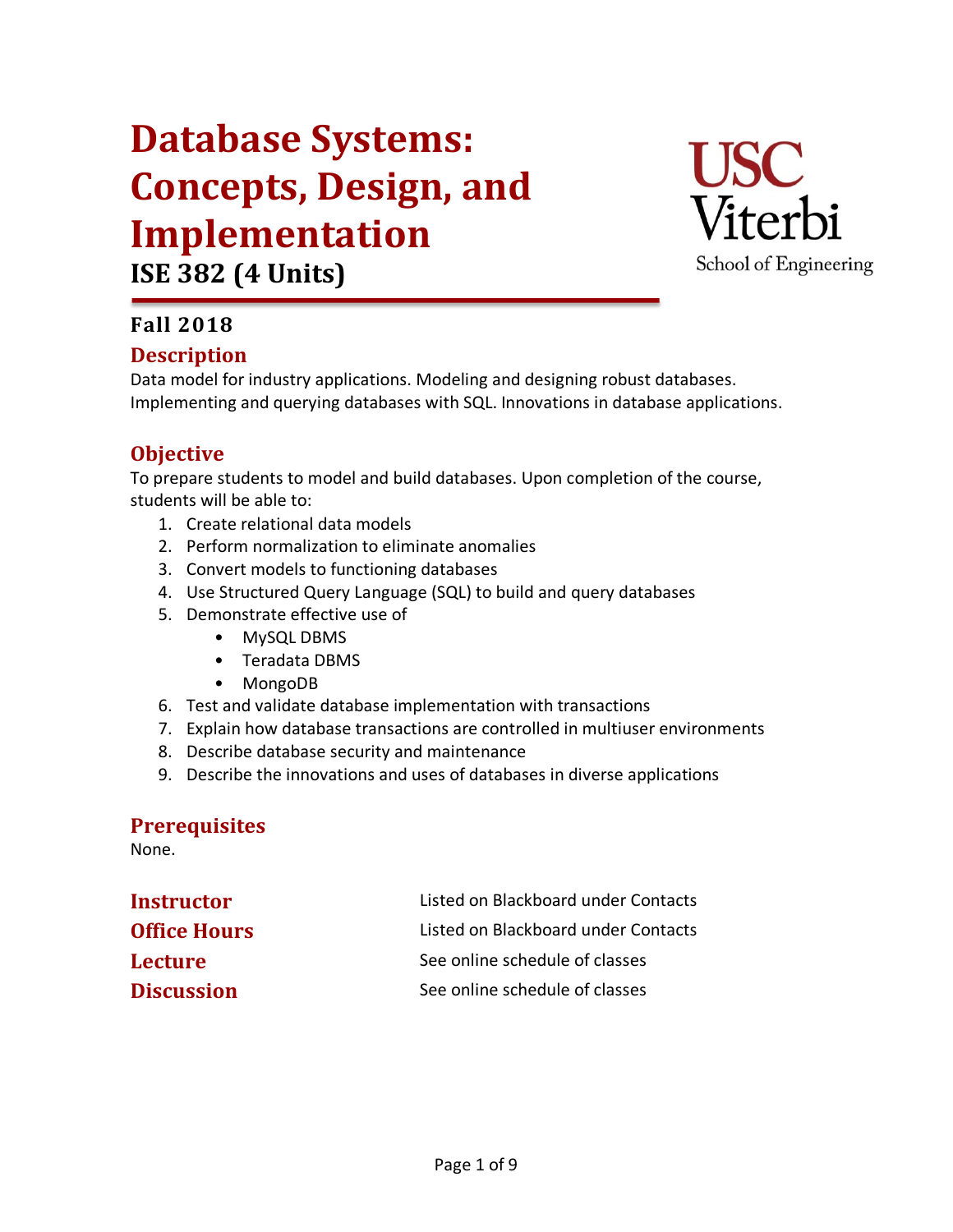## **Course Structure**

Topics covered during lecture will be applied to assignments spread throughout the semester. All lab and homework assignments must be completed *individually* and outside of regularly scheduled class meetings. After the first exam you will organize into groups of 2 or 3 to complete group projects.

Regular class meetings will feature lecture followed by an in-class lab assigned on Mondays and due the following Wednesday. These "labs" must be completed *individually* and are due at the end of the Wednesday class period. These "labs" will immediately apply material from lecture and serve as an introduction to the other programming assignments. There is a midterm and cumulative final exam in this course

## **Textbook**

*Database Systems, 13th Edition*. Coronel and Morris. Cengage Learning, ISBN 978-1-337- 627900. Additional material can be found at Safari Books Online: https://libproxy.usc.edu/login?url=http://proquest.safaribooksonline.com

## **Website**

All course material will be posted on Blackboard (http://blackboard.usc.edu). We will use Piazza (http://piazza.com/) as an online question and discussion forum.

## **Course Material**

Do not reproduce, distribute, or post any lecture material, assignments, assignment solutions, or exams publicly without my written consent. You may take notes and make copies of course materials for your own use. You may not post course materials on sites like CourseHero. Doing so is a copyright violation and an academic integrity violation that will be dealt with accordingly.

## **Grading**

The following percentage breakdown will be used in determining the grade for the course.

| <b>Total</b> | 100% |
|--------------|------|
| Projects     | 30%  |
| Exam 2       | 20%  |
| Exam 1       | 20%  |
| Homework     | 20%  |
| Labs         | 10%  |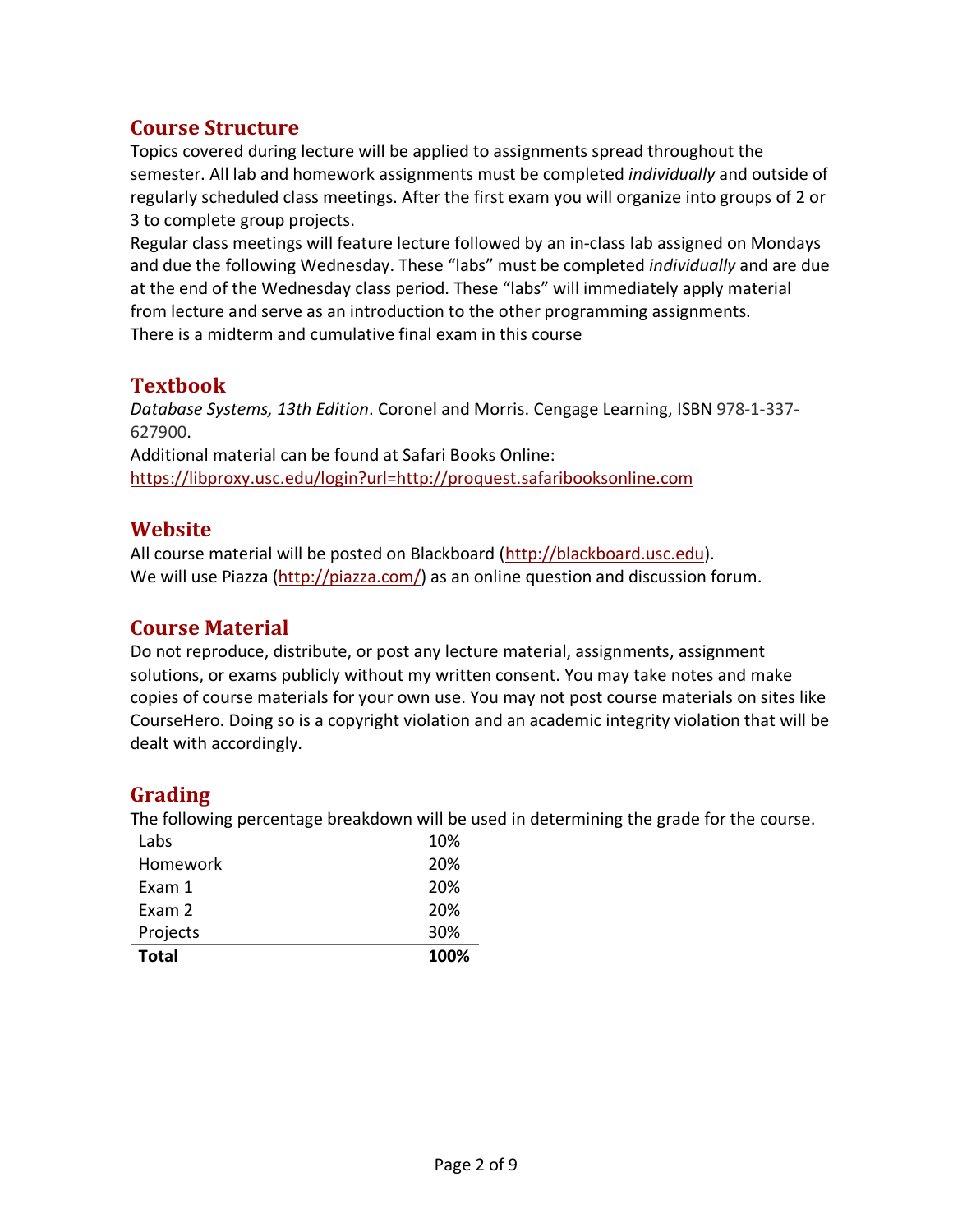## **Grading Scale**

The following shows the grading scale to be used to determine the letter grade.

| 93% and above | А    |
|---------------|------|
| $90\%$ - 92%  | А-   |
| 87% - 89%     | B+   |
| 83% - 86%     | B    |
| $80\% - 82\%$ | B-   |
| 77% - 79%     | $C+$ |
| 73% - 76%     | C    |
| 70% - 72%     | $C-$ |
| 69%           | D+   |
| 67% - 68%     | D    |
| 66%           | D-   |
| 65% and below | F    |
|               |      |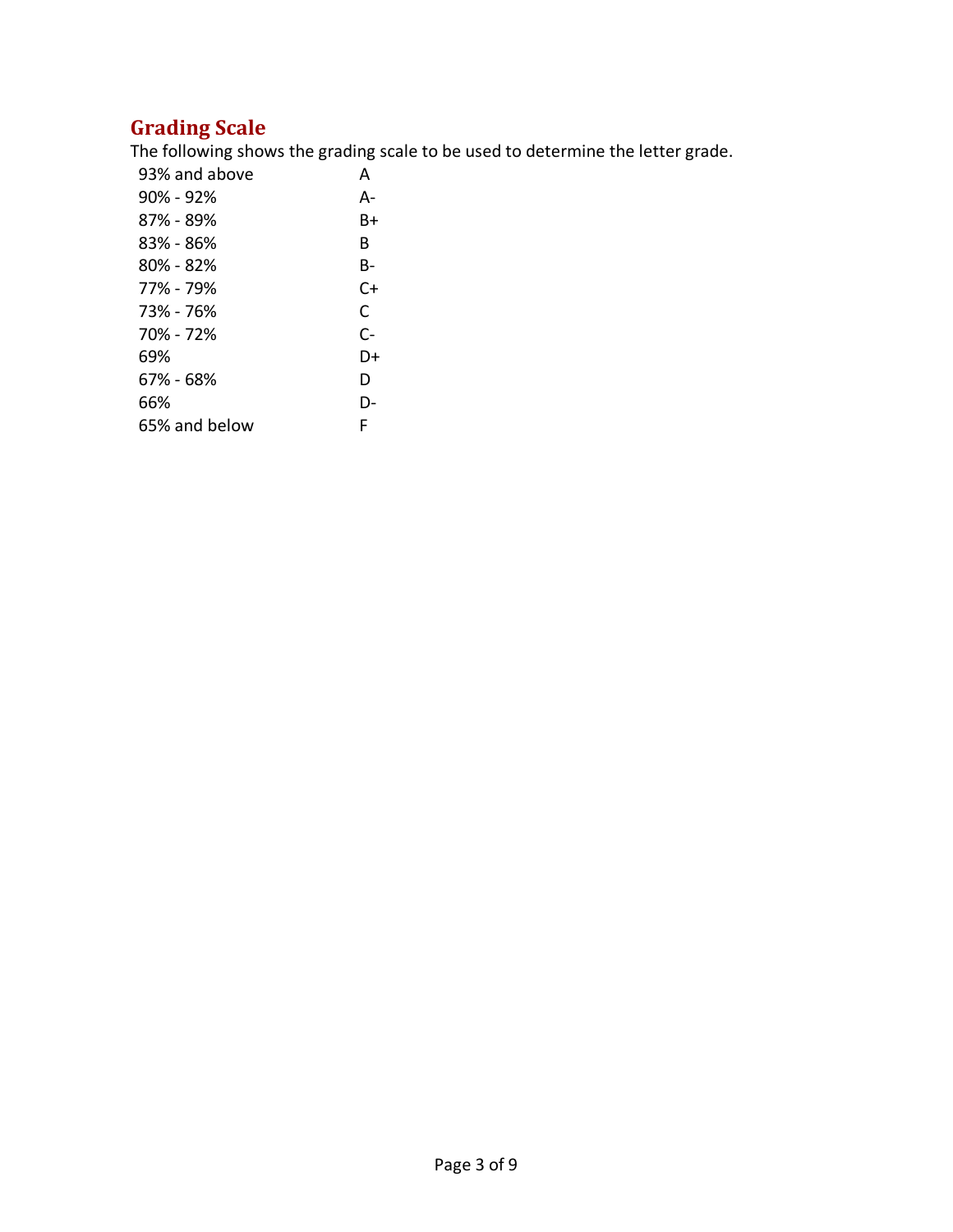## **Policies**

#### **Lab assignments**

There will be lab assignments after some lectures. These assignments will be an immediate application of the material presented in lecture. These labs will be graded as credit/nocredit. For credit on each lab you must complete the assignment before the posted due date and time. Each lab assignment will contribute to your overall grade. A lab can only be made up with either prior instructor approval or a documented emergency.

#### **Homework assignments**

Each homework assignment must be completely *individually*. Group projects are a separate assignment in this course.

The assignments will be posted on Blackboard in the "Assignments" section. Each assignment will include instructions, a due date, and a link for electronic submission. Assignments must be submitted using this link.

It is your responsibility to submit your assignments on or before the due date. Homework assignments turned in one day late will have 20% of the total points deducted from the graded score. Assignments turned in two days late will have 50% of the total points deducted from the graded score. After two days, submissions will not be accepted, and you will receive a 0.

#### **Submitting assignments**

All assignments must be digitally submitted through Blackboard except when otherwise specified by the course staff. Do not email assignments to the instructor or lab assistant. Assignment questions should be posted to the online question forum. Do not send any email to the instructor regarding assignments or ask specific assignment questions during the lecture sessions. You are encouraged to attend the instructor's office hours or lab hours facilitated by course staff for assignment related questions.

#### **Projects**

There will be two or three group projects this semester. Teams of 2 or 3 students each will be formed after the first exam. The group projects are separate projects although they use similar skills. The project scenarios are different. The projects are not demonstrated to the class, rather the course staff will evaluate the working databases on the Viterbi IT provisioned servers. Each project will have its own grading rubric. Part of each projects' grade is a teamwork evaluation form that students will complete individually.

#### **Exams**

Make-ups are only allowed under extraordinary circumstances. Students must provide a satisfactory reason (as determined by the instructor) along with proper documentation. There are two exams: a midterm and a final. These exams are comprehensive of all topics covered.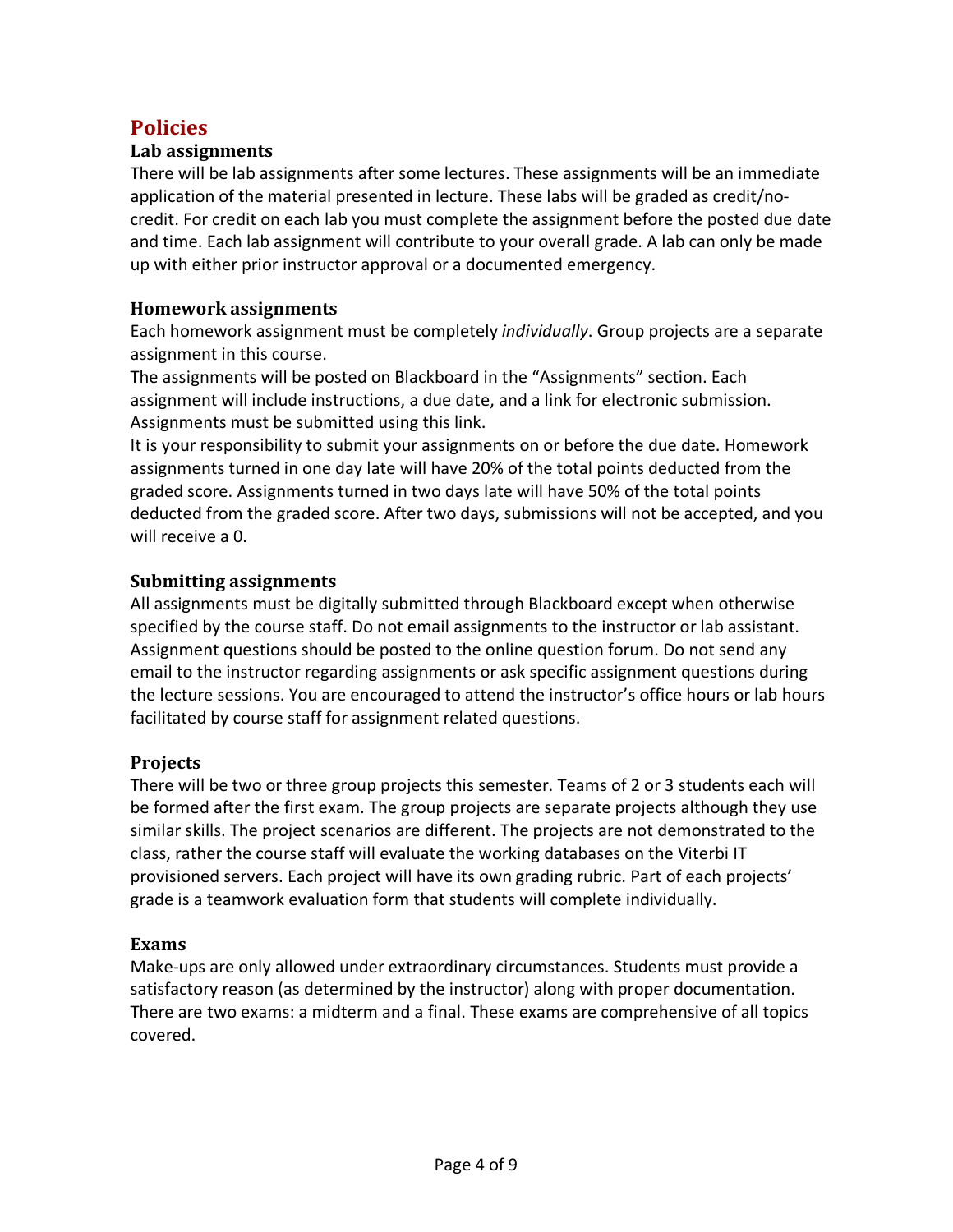## **Policies (continued)**

#### **Lab facilities**

You are encouraged to save your work using a USB flash drive or a website such as Dropbox. You must keep a copy of all coursework. You will not be able to save your work on the ITP lab computers. Any work saved to the computer will be erased after restarting the computer.

The class staff is not responsible for any work lost.

Furthermore, students will be able to install all of the necessary software on their own computers in order to be able to work on the homework at any time. Both Mac and PC are supported. Students without their own personal computers are able to utilize the 24-hour USC computing centers.

## **Incomplete and Missing Grades**

Excerpts for this section have been taken from the University Grading Handbook, located at http://www.usc.edu/dept/ARR/grades/gradinghandbook/index.html. Please see the link for more details on this and any other grading concerns.

A grade of Missing Grade (MG) "should only be assigned in unique or unusual situations… for those cases in which a student does not complete work for the course before the semester ends. All missing grades must be resolved by the instructor through the Correction of Grade Process. One calendar year is allowed to resolve a MG. If an MG is not resolved [within] one year the grade is changed to [Unofficial Withdrawal] UW and will be calculated into the grade point average a zero grade points."

A grade of Incomplete (IN) "is assigned when work is no completed because of documented illness or other 'emergency' **occurring after the twelfth week** of the semester (or 12th week equivalency for any course scheduled for less than 15 weeks)."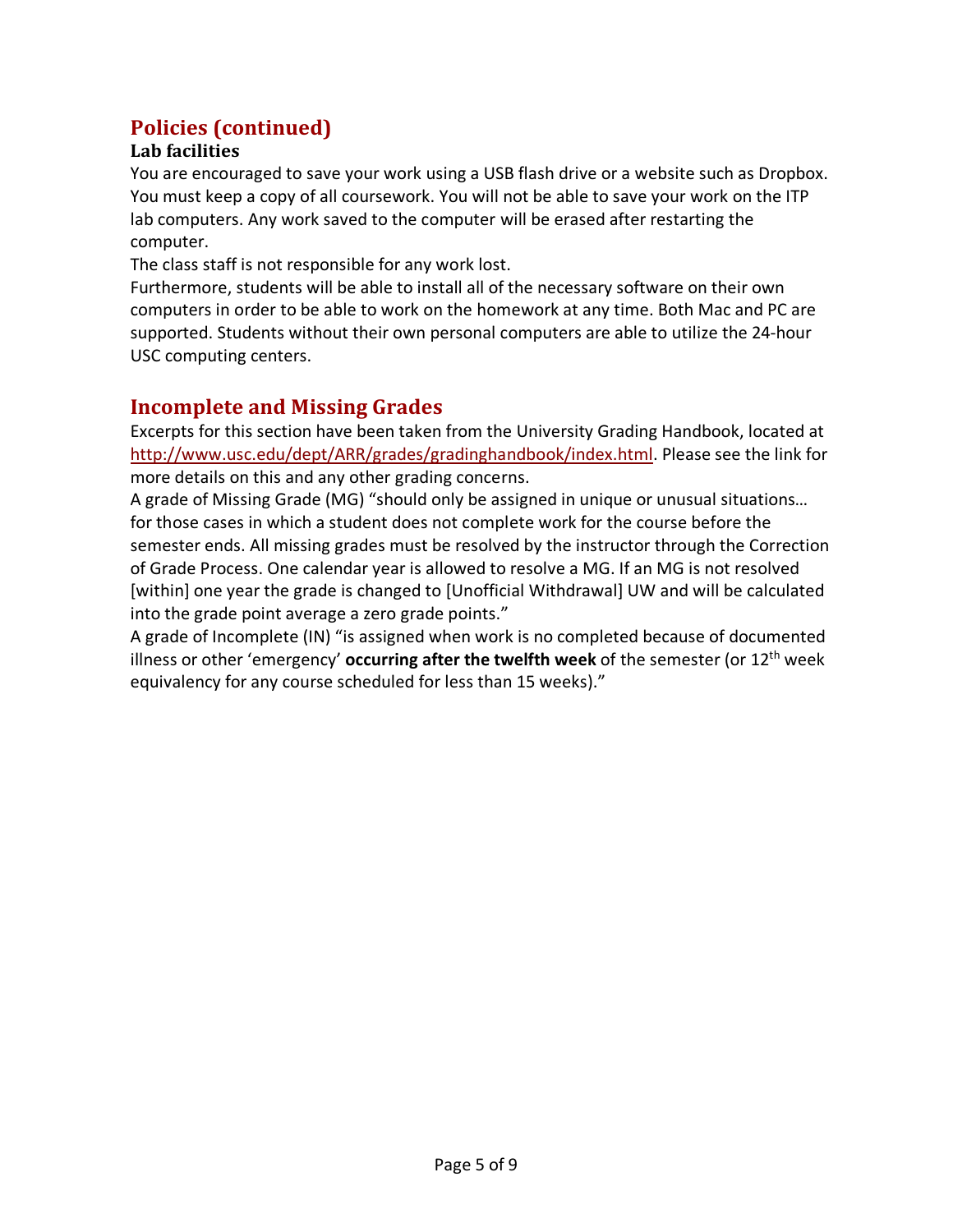## **Academic Conduct and Support Systems**

#### **Academic Conduct:**

Plagiarism – presenting someone else's ideas as your own, either verbatim or recast in your own words – is a serious academic offense with serious consequences. Please familiarize yourself with the discussion of plagiarism in *SCampus* in Part B, Section 11, "Behavior Violating University Standards" https://policy.usc.edu/scampus-part-b/. Other forms of academic dishonesty are equally unacceptable. See additional information in *SCampus* and university policies on scientific misconduct, http://policy.usc.edu/scientificmisconduct.

## **Support Systems:**

*Student Counseling Services (SCS) - (213) 740-7711 – 24/7 on call*

Free and confidential mental health treatment for students, including short-term psychotherapy, group counseling, stress fitness workshops, and crisis intervention. https://engemannshc.usc.edu/counseling/

*National Suicide Prevention Lifeline - 1-800-273-8255*

Provides free and confidential emotional support to people in suicidal crisis or emotional distress 24 hours a day, 7 days a

week. http://www.suicidepreventionlifeline.org

*Relationship & Sexual Violence Prevention Services (RSVP) - (213) 740-4900 - 24/7 on call* Free and confidential therapy services, workshops, and training for situations related to gender-based harm. https://engemannshc.usc.edu/rsvp/

*Sexual Assault Resource Center*

For more information about how to get help or help a survivor, rights, reporting options, and additional resources, visit the website:http://sarc.usc.edu/

- *Office of Equity and Diversity (OED)/Title IX compliance – (213) 740-5086* Works with faculty, staff, visitors, applicants, and students around issues of protected class. https://equity.usc.edu/
- *Bias Assessment Response and Support*

Incidents of bias, hate crimes and microaggressions need to be reported allowing for appropriate investigation and response.https://studentaffairs.usc.edu/biasassessment-response-support/

*Student Support & Advocacy – (213) 821-4710*

Assists students and families in resolving complex issues adversely affecting their success as a student EX: personal, financial, and academic.

https://studentaffairs.usc.edu/ssa/

*Diversity at USC – https://diversity.usc.edu/*

Tabs for Events, Programs and Training, Task Force (including representatives for each school), Chronology, Participate, Resources for Students

## **A Further Note on Plagiarism**

All submissions will be compared with current, previous, and future students' submissions using a code plagiarism identification program. If your code significantly matches another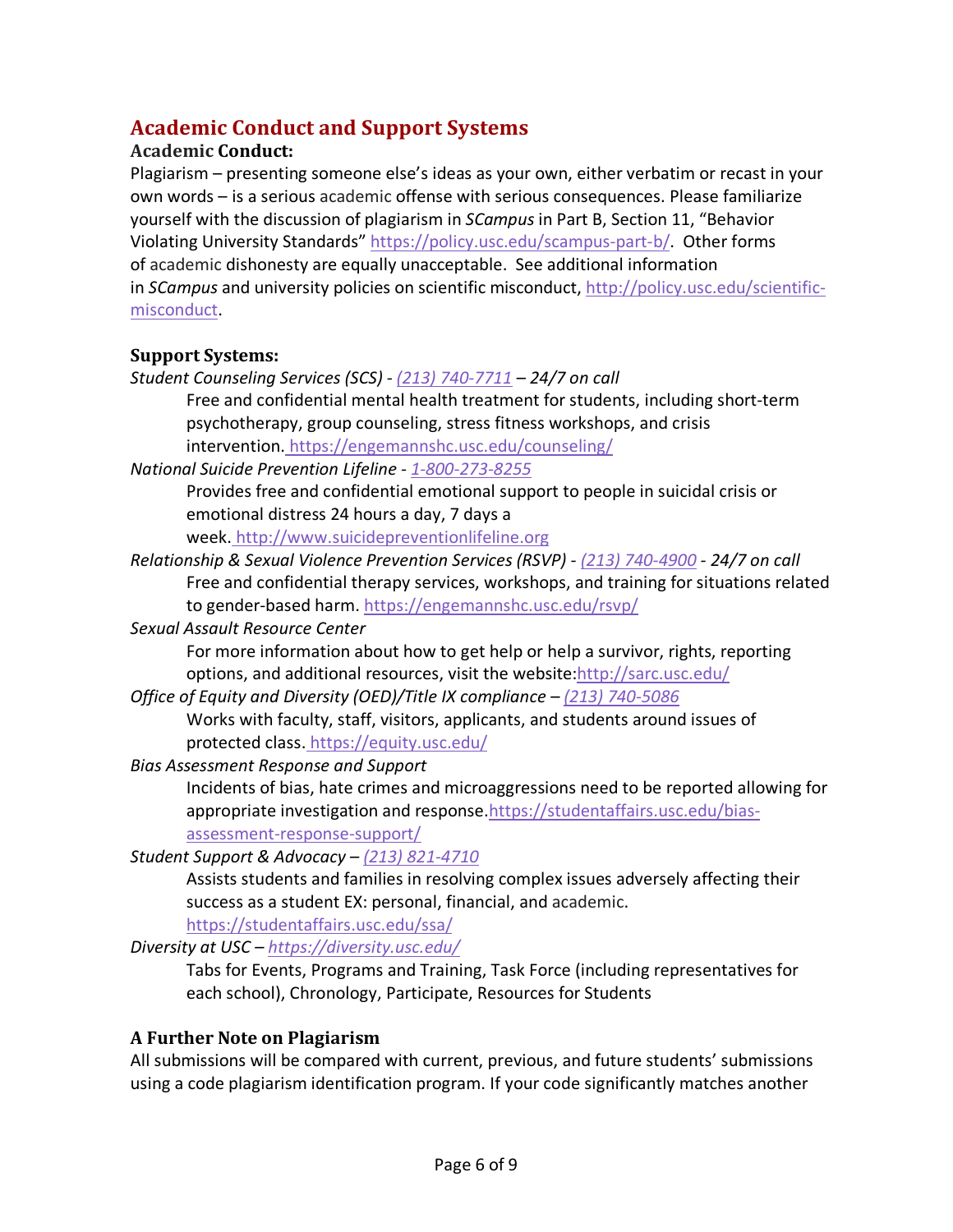student's submission, you will be reported to SJACS with the recommended penalty of an F in the course.

You may discuss solutions to specific problems with other students, but you should not look through another's code. The code can be from an online forum or another student, the source is immaterial – all code submitted in this course must be your own. Do not share your code with anyone else in this or future sections of the course, as allowing someone to copy your code carries the same penalty as copying the code yourself.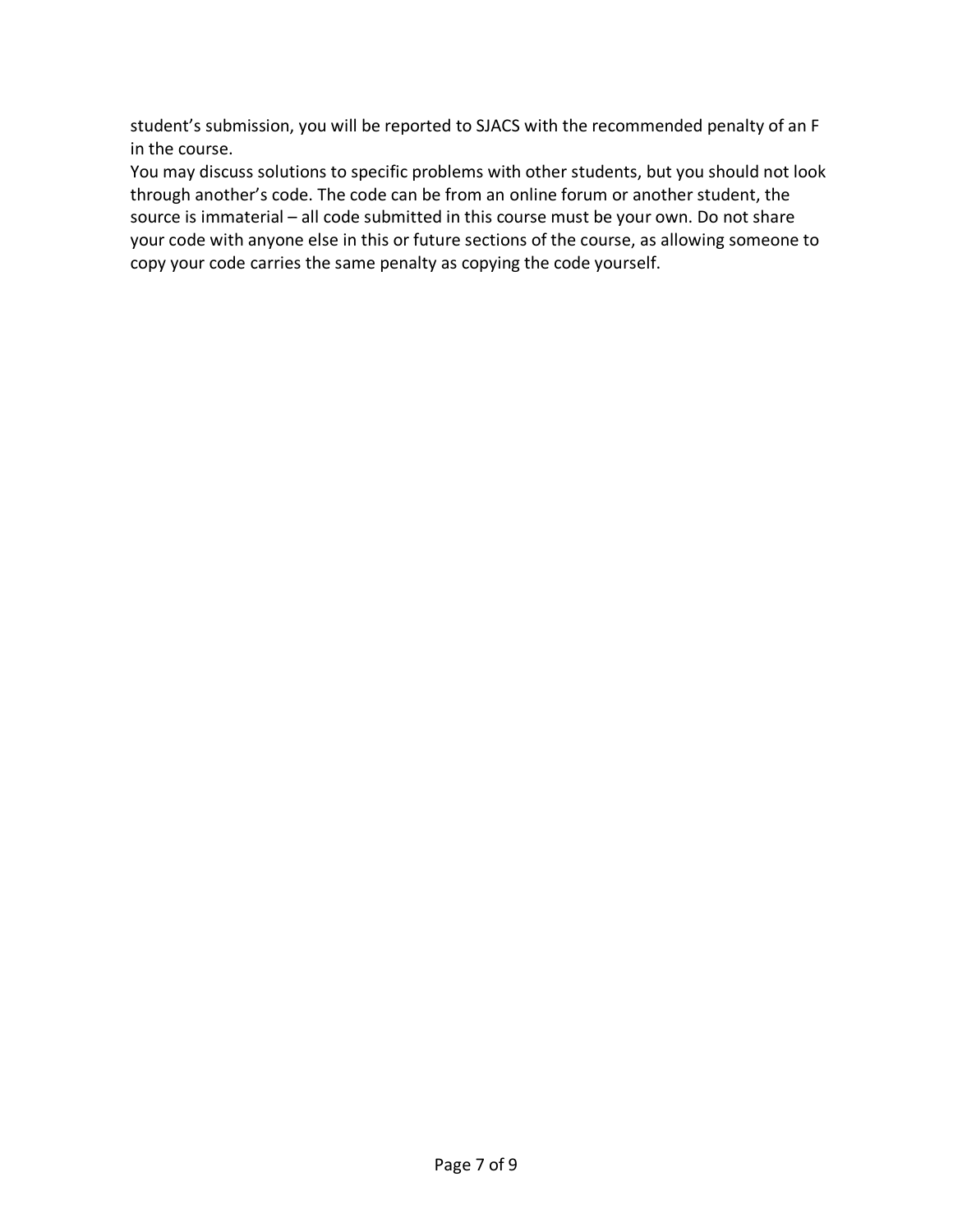## **Database Systems: Concepts, Design, and Implementation ISE 382(4 Units)**

## **Course Outline**

Note: Schedule subject to change

| W              | Topic(s)                               | <b>Assignment</b>         |
|----------------|----------------------------------------|---------------------------|
| $\mathbf{1}$   | Introduction                           | Read: Ch 1, 2             |
|                | Why model data?                        | Lab: LP#1                 |
|                |                                        | Do: HW #1 (due Week 2)    |
| $\overline{2}$ | Data modeling basics                   | Read: Ch 3                |
|                | Data modeling details                  | Lab: LP#2                 |
|                |                                        | Do: HW #2 (due Week 3)    |
| 3              | Labor Day (no class)                   | Read: Ch 4                |
|                | Entity-Relationship models             | Do: HW #3 (due Week 4)    |
|                | <b>Extended ER models</b>              | Read: Ch 5                |
| 4              | <b>CRUD</b>                            | Lab: $LP$ #3              |
|                |                                        | Do: HW #4 (due Week 5)    |
| 5              | About normalization                    | Read: Ch 6                |
|                | Three normal forms                     | Lab: LP #4                |
|                |                                        | Do: HW #5 (due Week 6)    |
| 6              | Fourth normal form and denormalization | Read: Ch 6                |
|                | Normalization wrap up                  | Lab: $LP$ #5              |
| $\overline{7}$ | Exam 1                                 | Read: Ch 7                |
|                | Introduction to SQL                    |                           |
|                | <b>DDL and DML</b>                     | Read: Ch 7                |
| 8              | Basic SQL syntax                       | Lab: $LP$ #6              |
|                |                                        | Do: HW #6 (due Week 9)    |
|                | Subqueries in SQL                      | Read: Ch 8                |
| 9              | Querying multiple tables               | $Lab: LP$ #7              |
|                |                                        | Do: Proj #1 (due week 11) |
| 10             | Advanced single table queries          | Read: Ch 8                |
|                | Narrowing results from multiple tables | Lab: LP #8                |
| 11             | Advanced multi table queries           | Read: Ch 8                |
|                | SQL set operations                     | Lab: $LP$ #9              |
|                |                                        | Do: Proj #2 (due week 13) |
| 12             | CRUD with SQL                          | Read: Ch 10               |
|                | Multiuser databases                    | Lab: LP#10                |